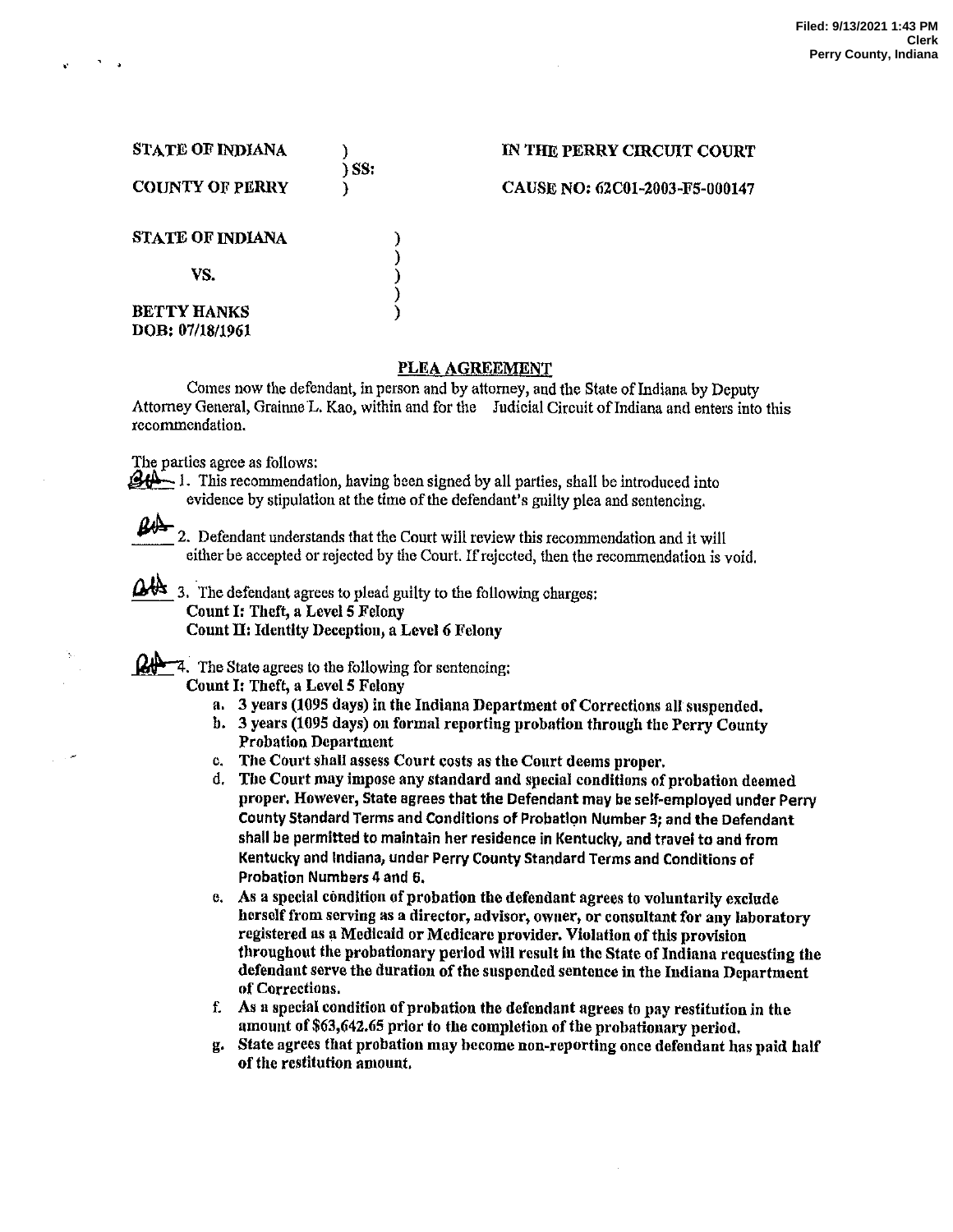## Count II: Identity Deception, a Level 6 Felony

- a. Sentence t0 run concurrent to sentence 0n Count I.
- b. 2 years (730 days) in the Indiana Department of Corrections all suspended.
- c. 2 years (730 days) on Formal reporting probation through the Perry County Probation Department
- d. The Court may impose any standard and speciai conditions of probation deemed proper. However, State agrees that the Defendant may be self-employed under Perry County Standard Terms and Conditions of Probation Number 3; and the Defendant shall be permitted to maintain her residence in Kentucky, and travel to and from Kentucky and Indiana, under Perry County Standard Terms and Conditions of Probation Numbers 4 and 6.
- e. As a special condition of probation the defendant agrees to voluntarily exclude herself from serving as director, adviser, owner, or consultant for any laboratory registered as Medicaid or Medicare provider. Violation of this provision throughout the probationary period will result in the State of Indiana requesting the defendant serve the full suspended sentence in the Indiana Department of Corrections.
- f. State agrees that probation may become non-reporting once defendant has paid half of the restitution amount.

5. In retum, the State will dismiss the following charges: Count III: Identity Deception, a Level 6 Felony Count IV: Identity Deception, a Level 6 Feiony Count V: Identity Deception, a Level 6 Felony Count VI: Identity Deception, a Level 6 Felony

 $\mathbb{C}$  6. The defendant understands that the State and Federal Constitutions guarantee all Criminal defendants certain rights, among them being the rights to a public trial by jury, to a speedy trial, to be free from self-incrimination, to confront and cross-examine the State's witnesses, to have compulsory process for obtaining the witnesses for the defense, and to require the State to prove guilt beyond a reasonable doubt. The defendant further understands that the entry of a guilty piea pursuant to this recommendation waives those rights and constitutes an admission of the truth of all facts alleged in the information count to which a plea of guilty has been entered and that the guilty plea amounts to a conviction on the defendant's criminal record.

7. The defendant additionally acknowledges satisfaction with defense counsel's representation and competency exhibited in this matter, and further acknowledges belief that this recommendation is in the best interest of the defendant.

8. The defendant has read the rules of probation, has had an opportunity to discuss the rules of probation with his/her attorney and understands them.

 $50<sup>o</sup>$  This recommendation embodies the entire recommendation between the parties, and no promises have been made 0r inducements given to the defendant by the State which are not set out herein. The defendant acknowledges that the State's recommendation is based upon the defendant's criminal history known to the Deputy Attorney General at the time of making this agreement. In the event that such information is incomplete or inaccurate, a more complete or accurate criminal history is discovered prior to the entry of judgment, or the Defendant is charged with the commission of another offense prior to sentencing on this matter, the State reserves the right to unilaterally withdraw from this agreement.